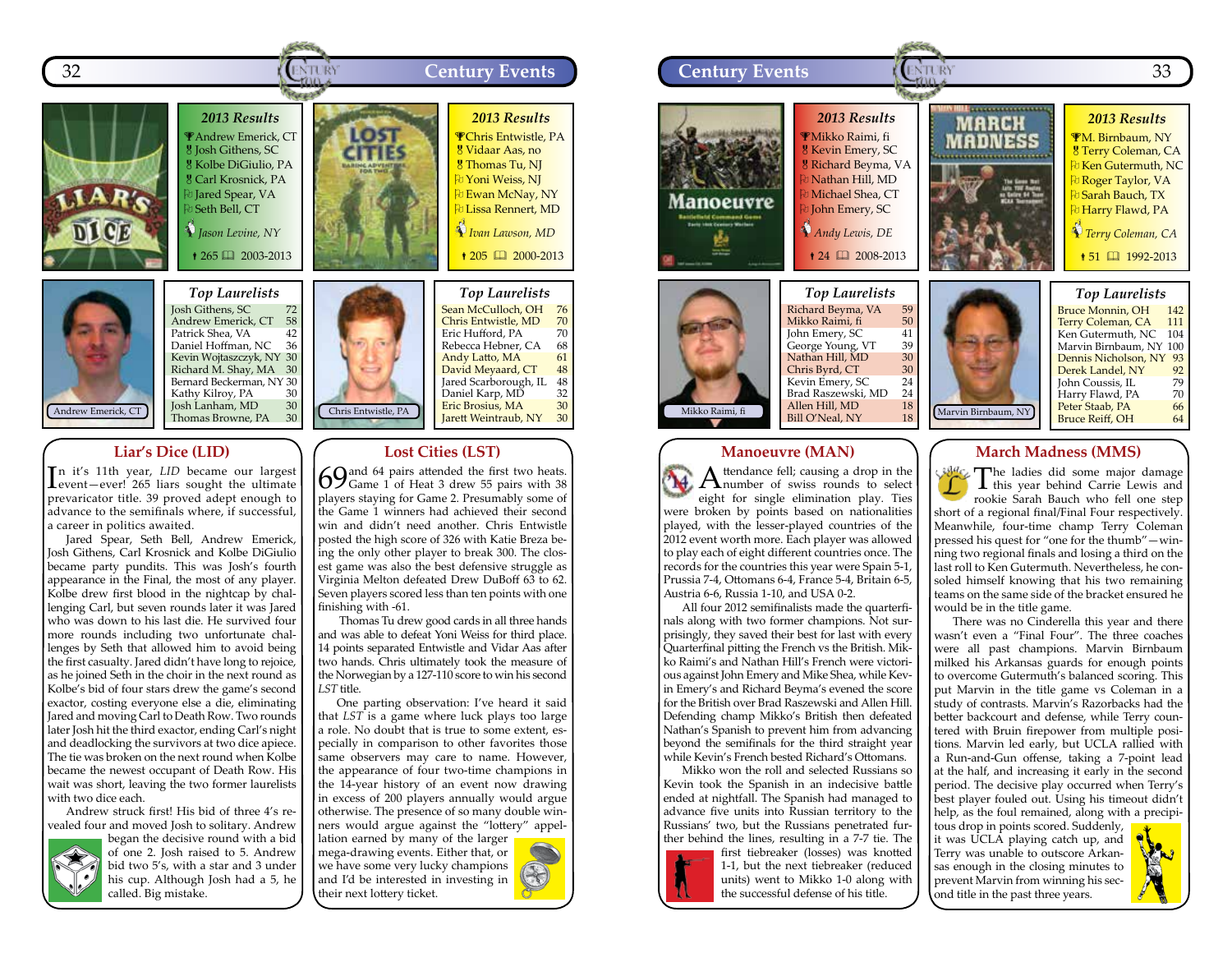



*Top Laurelists* **Joe Harrison, KY** 133<br>**Sam Edelston, CT** 78<br>Robert Eastman, NV 68 Sam Edelston, CT Robert Eastman, NV 68<br>Ionathan Miller, DC 57 Jonathan Miller, DC 57<br><mark>John Skiba, NY 54</mark> John Skiba, NY 54<br>Steve Lollis, MD 54 Steve Lollis, MD 54<br>Jarett Weintraub, NY 40 Jarett Weintraub, NY 40 Eric Caron, qc 40<br><mark>Johan Van Huyse, be 40</mark> Gordon Rodgers, PA 36

#### **Memoir '44 (M44)**

Magnus Nygaard chose the scenarios. The School Game's 6,200 games leads the Online world. 36% of the entrants were also Online players. The Mulligan split 20 games of *Operation Cobr*a. Jarett Weintraub won 5-0 for the Allies while Tim Hitchings did the same for the Axis. Round 1 enlisted 24 new players for *St Vith* with the Germans going 22-16. Peter Eldridge led the Germans with a 6-0 win while Richard Bliss did likewise for the Allies.

Round 2 brought the mulligan winners back for 36 games of *Foret d'Ecouves* with the Allies winning 22. William Austin scored the only shutout. Canadian Rejean Tremblay eliminated '04 champ Steve Lollis while Gareth Williams of Morocco denied GM Sam Edelston. Round 3 produced 20 games of *Montelimar* by the trimmed field with the Allies winning 12. Tim Hitchings emerged as the last unbeaten at 6-0. Round 4 needed tiebreakers to reduce the field to five with 10 games of *Saverne Gap* decided by no more than one medal.

The *Invasion of Amoy* semifinals separated the field decisively after Round 4's marginal victories. Weintraub eliminated Austin, 6-2, 5-6. John Skiba swept Hitchings, 6-5, 6-1 and Edelston, serving as eliminator, downed David Glowny 6-3, 6-0. Only Weintraub and Skiba remained for the *Ponyri* Final. It began with Jarett prevailing, 7-6. If John had gotten another turn, he was



primed to Barrage a 1-figure Russian infantry for the win. Jarett won the rematch 7-3 to complete the sweep.

Eric Wrobel, MD

*Top Laurelists* Eric Wrobel, VA<br>Bill Crenshaw, VA 138 **Bill Crenshaw, VA 138**<br>Joe Abrams, CT 72<br>Luke Koleszar, VA 66 **Joe Abrams**, CT Luke Koleszar, VA 66<br>Eyal Mozes, MD 61 Eyal Mozes, MD 61<br>Kathy Stroh, DE 56 Kathy Stroh, DE 56<br>Steve Dickson, CA 56 Steve Dickson, CA 56<br>Debbie Otto, MO 56<br><mark>Charles Hickok, PA 55</mark> Debbie Otto, MO Charles Hickok, PA 55<br>Ed Wrobel, VA 52 Ed Wrobel, VA

# **Merchant of Venus (MOV)**

**B**ill Crenshaw began Heat 1 by finding three Prelics in five turns to score an easy win while Chris Ellis qualified without upgrading from a lowly Scout ship. Other winners were Charlie Hickok, Bob Woodson, Vassili Kyrkos, Steve Koleszar, Keith Corbino, Ewan McNay, Rich Meyer and Jeff Kahan. In Heat 2 Philip Shea received a commission to reach \$2050, enough to win, but since the winner must declare victory on their turn, he lost and had to settle for 1st alternate. As cruel fate would have it, all 20 qualifiers appeared for the semifinals so no alternates were admitted. The winners were Eric Wrobel, Chris Entwistle, Wade Fowble, Bill Navolis, Patrick Shea, Ewan McNay (again) and Luke Koleszar. Heat 3 yielded six more games including a Green Taters variant won by Roderick Lee with a Red Drive, Blue Drive and Shield. The other winners were Joe Delaney, Kevin Wojtaszczyk and Kathy Stroh. Wade Fowble and Chris Ellis became double winners.

 Steve Koleszar rolled the maximum 6-6-6 with his Transport in the semifinals, only to be stopped at Shuttlestop Navigation Circle after moving all of two dots. This equivalent of a galactic flat tire allowed Richard Irving to advance along with four former champions to compose the best Final resume ever. The decision point came as Eric bought two Psychotic

Sculptures at Richard's newly built spaceport, leaving Irving with nothing to buy there and several wasted turns reloading his ship.

 $\approx 6$ 



Youth shall be served. Half of the 16<br>
semifinalists were under the age of 20. The only double winner was 16-year-old Anna Rinko who was joined in the Final by 12-yearold Jared McLaughlin. Four alternates advanced to the semifinals with one continuing to the Final where second-ranked monster Marvin Birnbaum hungrily awaited a crop of green challengers.

As always, it all came down to the Monster Challenge. 12-year old Jared McLaughlin's Gargantis had eight health and three Infamy attacks, and his Son of a MONSTER added two more extra attacks and one die of health. He chose to challenge Mark Love's Toxicor, the weakest of his three opponents. Toxicor had 22 health and Whip Tentacles, but only one infamy. Toxicor took heavy damage but survived, thus relegating Jared to 4th place at his first WBC. A spirited discussion followed as to whom the victorious Mark should meet next. He settled on Anna's Zorb who had 18 health and nine infamy, but her High-Octane Blood allowed her to strike first. Zorb prevailed and Mark took solace in finally winning wood in his own event—even if it was for third place. Zorb was left facing the 28 health and six Infamy of Birnbaum's Megaclaw. It was a close battle but Megaclaw won and then dispatched Anna's Me-



cha-Monster as well. The 16-year old's run ended in second place as Marvin—free of his missing nemesis, Nick Henning, took his fourth *MMA* title.

It was not a good year to be French. Even if ut-<br>Lered by an Englishman, that seemed to be true. Monday belonged to the Tsar, with Russia taking four wins. Justin Morgan's eight VP took top honors. No little corporal finished better than fourth. Defending champion Emery was last among 30 players with a –7 night. Heat 2 attendance increased with the British logging three wins, the French two and Austria and Prussia one each. Lane Hess enjoyed a +8 win whilst Emery bounced back with a decidedly better night as the French. The Prussians had their day with three victories in Heat 3 while the British and French managed one apiece. Chris Greenfield, Melvin Casselberry and Wade Hyatt all scored +8 wins.

Prussia would dominate in the semifinals to end with seven wins. Britain 6, Russia 4, France 3 and Austria 2 completed the butcher's bill, but it was lowly Austria that would take the crown.

The reigning champion had first pick in the Final and again chose France, no doubt envisioning another one-turn blitz such as brought him glory in 2012. Frank Morehouse then took Britain and Lane Hess opted for Russia. Of the qualifying runners-up, Francis Czawlytko chose Austria, leaving Prussia to Chris Greenfield. Unlike 2012's drought stricken Final, this one went four

rounds, and at the end France lay broken. Austria edged Britain for the spoils, giving Francis his first WBC shield and the maligned Austrians some payback.

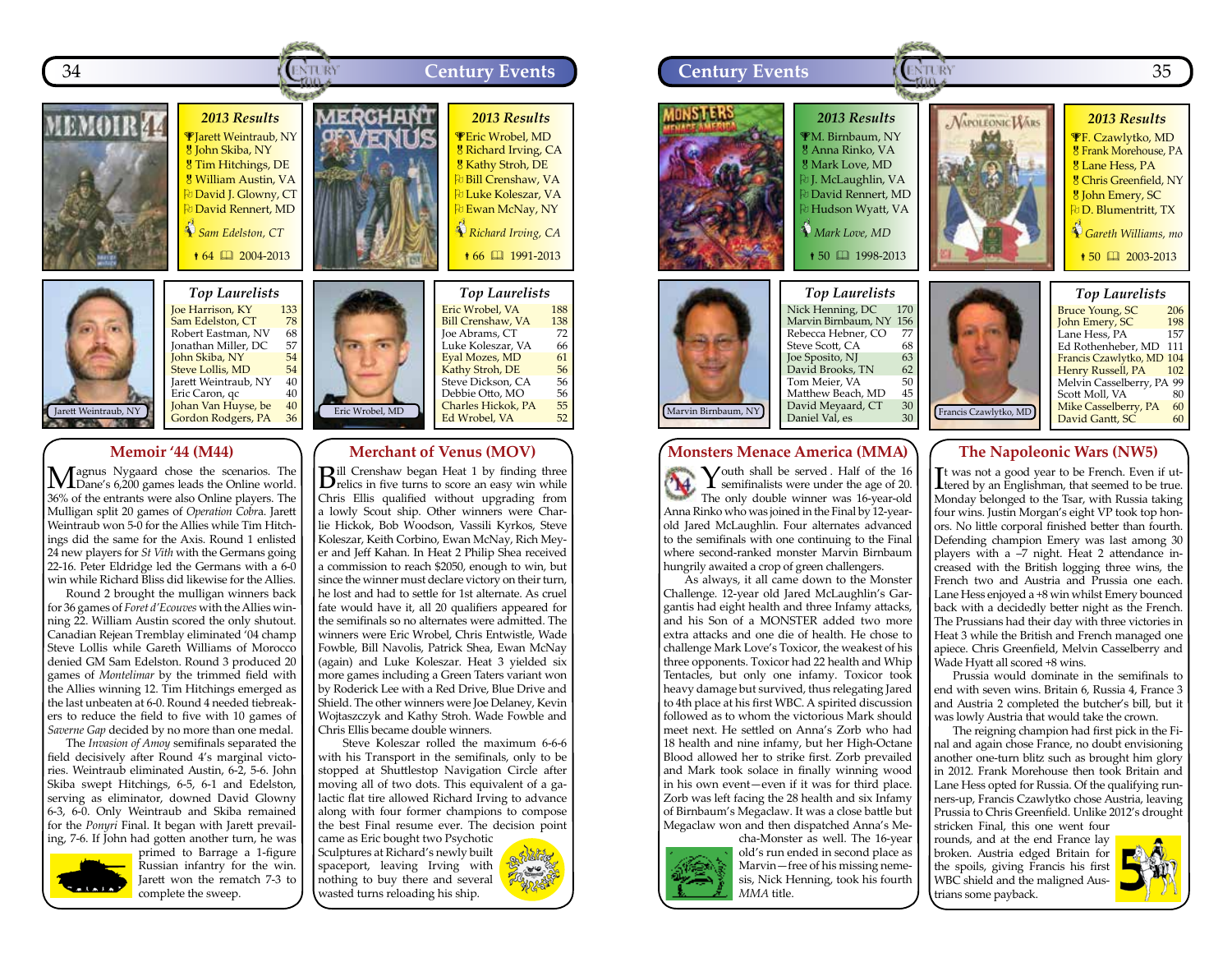



# **Navegador (NVG)**

1 Spreliminary games yielded 15 different win-<br>Dners, and all of them appeared for the semifinals along with one alternate in a rare show of unanimous wood envy. The semifinalists included three double winners: two-time defending champion, Andrew Emerick, Ian Streeb and Sue Goodson, but none were destined to reach the Final.

At Sue's table, Vien Bounma once again demonstrated his colonial strategy, scooping up 17 colonies and five navigation tokens. Elsewhere, Ian focused on exploration, but Rob Kircher won the day with an assortment of factories, colonies, and churches, advancing to the Final for the third time in as many years. At the third table, Wade Fowble, a quick study who had learned the game at the demo, pursued colonization only slightly less aggressively than Vien, gaining a near-monopoly on sugar and pocketing seven navigation tokens. At the reigning champion's table, Andrew tried something new—a shipyard-heavy exploration strategy which involved sinking ships to get to the building space and then rebuilding them as Ships for free. In the meantime, Antero Kuusi went with colonies and churches, an unusual combination, but one that scored 101 points, handing the new Caesar his first defeat in three years of tournament play.



The Final saw Antero mass workers and money until he could grab three sugar colonies at a time, giving him a near-monopoly in sugar and a 95-88-85-81 win with 11 colonies and nine factories.

Bert Schoose, IL Bert Schoose, IL 139<br>Bill Scott, VA 139 Bill Scott, VA 139<br>Greg Tanner, AZ 128 Greg Tanner, AZ 128<br>Chuck Leonard, PA 120 Chuck Leonard, PA 120<br>Rich Northey, MA 86 Rich Northey, MA 86<br>Alan Arvold, IL 51 Alan Arvold, IL 51 Dave Giordano, NJ 47<br>Johnny Hasay, PA 33 Johnny Hasay, PA 33<br>Eduardo DeNucci, ag 26 Eduardo DeNucci, ag 26

#### **PanzerBlitz (PZB)**

Reaching the elimination rounds were past champs Greg Tanner and Bert Schoose, Alan Arvold and newcomer Art Dohrman.<br>Alan Arvold and newcomer Art Dohrman. Both pairs selected Situation 14. Bert's Germans attacked the hilltop, rolled no sixes, and eliminated the CP on Turn 2. The battle raged on hill132 until Turn 5, when Bert retreated to board 1 with a 27-24 lead. By Turn 8, Art had closed within a point, but a small patch of swamp blocked his tanks and Bert advanced 27-26.

The other semi saw the Russian CP surviving three turns and reinforcements being effectively delayed by Alan's recce force. By Turn 4, the battle began on the hill, and most of the Germans fled to board 3. Alan led 25-14 by Turn 6 with just two turns remaining. Alan then shifted to board 1 but a few Russians blocked the roads, enabling Greg to systematically destroy German units to take a 28-25 victory.

The former champions selected Situation 45 for the Final with an extra turn added for balance. Greg set the German defense in the usual configuration with an artillery force in Opustoschenia and companies of infantry, mortars and AT guns in the woods to the West and SW of Zabrenia. Bert then rushed his Russian armored force at the first town and wiped out the artillery batteries by Turn 3. As the Russian tanks closed,

German AT gunners missed crucial shots. With those guns out of action, the Russians occupied the second town and secured Bert's third title.





#### **Paths of Glory (POG)**

 ${\rm A}$  fter three days of attrition, one final  ${\rm A}$  test remained between the Finnish  $\frac{1}{2}$   $\frac{1}{2}$   $\frac{1}{2}$   $\frac{1}{2}$   $\frac{1}{2}$  thest remained between the Finnish assassin and three-time champion Stefan Mecay. Stefan won the roll for the bid, and took the AP for 1. On Turn 2 Riekkinen played *Entrench* for Sedan and swept two armies into C-T. Riku played five events on Turn 3 so by the end, the FR had returned to the fort line. The Western Front then remained relatively stable till the end.

In the east, the Russians crushed the Austrians, but Riku countered nicely, eventually entrenching in Budapest. Turns 7-10 saw Riku fortifying the west and pounding the Russians. Stefan countered by fortifying the standard chokepoints.

Turn 15's plentiful ops cards allowed the start of a massive western offensive. Riku reinforced the line with GER 11th and shuffled armies to fill gaps. Stefan hit the Germans again, miraculously winning with the FR a third time and committed the BEF on the 4th impulse. Riku had to SR an army from the east. With two 5-cards left, the Russians, who had been hammered throughout, started their own offensive. Riku had to respond to prevent a trench collapse. Turn 16 brought no FR Mutiny and Riku could only stabilize the line. Stefan goes all in. On impulse 3, Riku is forced off the line to try to hold at the Rhein. The AP pursue

> as the Russians liberate Warsaw/ Lodz and take Konigsberg. The game ends with the Brits taking Essen on the last impulse.



Nick Anner, NY 162<br>
Iim Falling, MI 117



Derek Landel, NJ 28 Barry Shoults, MI 24

**Paydirt (PDT)**

Rookie Jessica Finkeldey's 15-14 upset of defending champion Mike James set the tone for ladies day as Samantha Berk's Browns topped two veterans before falling to Steve Vance's Steelers, 24-20. Vance had also ended Jessica's day to earn the nickname "Lady Killer". The AFC field narrowed to two as perennial champ Harry Flawd ended Tim Dolan's run 30-22 while Jeff Finkeldey's Bills topped Chad Gormly's Steelers 17-16. Buffalo had an 18-point spread to start the title game that was narrowed to 21-16 at the half. A Bills TD made it 28-16 with 11 minutes left only to have Houston score twice and add a 2-point conversion to lead by 3 with 45 seconds left. Jeff managed to tie it on the last play only to lose in OT after a 47-yd punt return.

The NFC heat drew 26 including Samantha who was not yet done tormenting males. She took Sean McCulloch's Bucs into OT in Round 2 before losing on a 95-yard TD pass! Sean needed OT again to beat Pisarz's Panthers 30-27 when Ron missed two FGs in regulation. Jacob Hebner's Packers ended Sean's OT adventures 38-28 to advance to the NFC title game, while Dolan's Seahawks dropped Flawd's Bears 20-17. Jacob advanced to his third straight Final with a 25-17 win over Seattle.

Despite hosting two former champions, the Su-

per Bowl seemed a mismatch: seven titles vs one. However, youth would not be denied and Jacob used a late punt return to seal a 28-21 victory.

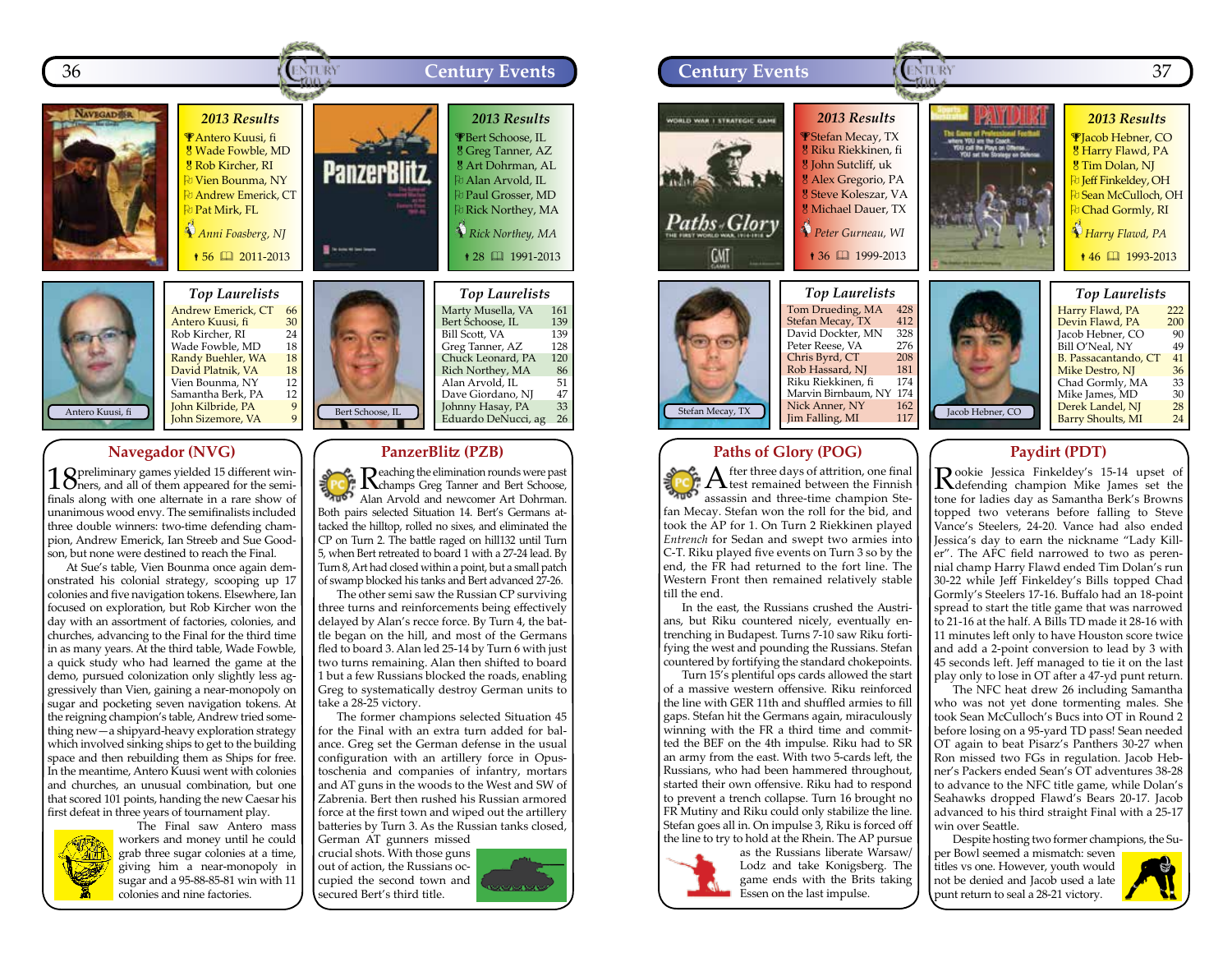



#### John Elliott, MD 80<br>Tom Pavy, OH 69 Tom Pavy, OH 69<br>Brandon Bernard, PA 68 Brandon Bernard, PA 68<br>Paul Weintraub, MD 51 Paul Weintraub, MD 51<br>Stefany Speck, MD 40 Stefany Speck, MD 40<br>RJ Gleaton, SC 40 RJ Gleaton, SC and the Magnesian Magnesium of the Magnesium of the Magnesium of the Magnesium of the Magnesium<br>
Radio Striker, PA and Magnesium of the Magnesium of the Magnesium of the Magnesium of the Magnesium of the Ma<br> Chris Striker, PA 36<br>Jason Fisher, NC 32 Jason Fisher, NC 32 Cliff Ackman, PA 30<br>Ashley Collinson, MD 30 Ashley Collinson, MD

# **Pirate's Cove (PRC)**

A record 121 seadogs set sail as more pirates<br>flocked to the Cove for the fourth straight year lured by Cap'n Larry's 15 pounds of coin. Few of those coins survived the bite test …leaving a decidedly chocolate aftertaste. The heats produced a quadruple winner in chocoholic Barrett Straub and double winners Max DuBoff, Paul Weintraub, Carol Haney, Stefany Speck, and R.J. Gleaton. Heat 1 yielded 17 winners in all, including Dave Meyaard, Ashton Worley, Joe Burch, Brandon Bernard, Ben Gardner, Allyson Thoma, Dan Mathias, Pat Mirk, and Brian Mongold. Heat 2 brought ten more qualifiers into port including Jodi Folk, Alyssa Gumkowski, Joe Yaure, Joe Collinson, Ron Fisher, Katie Elliott, Nick Avtges, Ben Collinson and Brendan Coomes. Heat 3 qualified ten more worthies including Jean Younkin, Faith Wobbeking, Mankiller Folk, Chris Yaure, and Jim Bell. The last mates to qualify in Heat 4 were Commodore John Elliott, Eric Buetihofer, Wilfred Meyboom, Nick Metzger, John Barry, Fisher, and Jeff Pattison.

When the semifinals sailed, six qualifiers went over the side. Mutinous dogs! The alternates were pleased to cheer their departure and take their share of the swag. Ben Collinson and Stefany Speck led the finalists with four prizes, Ben Gardner and Brandon Bernard got three, while favorite Barrett Straub, he of the five straight



wins, managed just two. Stefany kept smiling while winning handily 46-37-36-34-30. Blinded by the wench's charms, they was!



# **Power Grid (PGD)**

15 boards were manned in Heat 1, seven Central Europe and eight USA. Chris Grech went to 17 cities to win over three opponents deadlocked at 16, and Kathy Stroh eked out a win on a four-way tie at 15 by 14 E's. Heat 2 witnessed 71 more energy brokers vying in China or Spain/Portugal. Anthony Daw had to go to 18 cities and still required a tiebreaker to claim victory over two others. Nessa Savarick's China win came on a threeway tie won by just 4 E's over Jason Ley. Heat 3 filled ten 5-player boards of France and Brazil. Eric Brosius ended his game early in step 2 by buying seven cities in the last round to end the game, powering only 14 cities with the closest competitor at 12. There were 37 different victors led by double winners Eric Brosius, Nessa Savarick and Dan Farrow.

The five semifinal winners advanced to a Quebec Final. As the last round started, the plant pool was atrocious and Eyal bought the #16 at cost, but was well behind in powering cities at 10, for fifth place. Michael was stuck at 11 and Vien was powering 12. All were awash in cash, but without the needed power plants, it didn't matter. Jim expanded to his 14 cities capacity with 0 E's, leaving it to young Justus to best his elders by building to 15 to end the game and claim his first WBC shield with 14 cities

and 50 E's.





John Kerr, VA 50<br>Arthur Field, SC 50 Arthur Field, SC



40 players in each heat allowed use of 5-player qualifier games throughout. David Platnick won by 13 PP (even though he was sitting in the fifth seat) to become the easiest qualifier. In contrast, Mary Ellen Powers needed a tiebreaker to best Jennifer Horan. Jason Long was the only double winner, leading 15 winning qualifiers.

No-shows limited the semifinals to five 4-player games. Seat 2 won all four games without seating bids. Mike Kaltman beat Aran Warszawski by two PP. Platnick won by 16, again the largest margin. Alex Bove edged Bruce Rae 59-58, earning Bruce 6th place as the closest runner-up. Lyman Moquin bested Rod Spade, 67-65. Ken Horan broke the seat 2 monopoly, bidding 200 florins for Seat 3, and won.

Final seat selection was more costly. Alex bid 300 for seat 2, Lyman 200 for seat 1 and Ken 100 for his lucky third seat. The auction started with Ken taking a Jester for 1200. The Builder then went to David for 700. In the Action phase, David declined a chance for a Profession Card to build a Workshop and put on a work. In Round 2 he bought a second Builder for 800. David consoled himself with a 200-florin Prestige Card in Round 3, but got his third Builder in Round 5 and built



two buildings for no money to surge into the lead. He won easily 63-55-55-54-50. His auction buys were three Builders, two Forests and two Prestige Cards.

#### **Ra (RA!)**

A record 20 tables on Monday night as-sured our 12th straight triple digit field. The remaining three heats filled 14, 14 and 12 tables respectively. The 60 preliminary games created 13 double winners and 35 players who won in their first attempt. This meant that to make the top 25 you needed to play in at least two heats. After subtracting the five no-shows, it took only a win in your first heat plus a 3rd and a 4th or better to make the semifinals.

The first semifinal match yielded an easy 8-point win for Janet Ottey over four male opponents including frustrated defending champion Steve Scott. The second semifinal provided a 3-point win for David Platnick over Jeff Meyer, who consoled himself with 6th place laurels for his narrow defeat. Lyman Moquin took a 9-point win over Jason Levine in match 3 to advance. The largest margin of victory, however, belonged to 2011 champ Rich Meyer. He bested then seventhranked Mike Kaltman by ten. James Freeman earned the last seat at the Final with a 6-point win over Angela Hoffman.

But the Final was Ladies Day in a good year for estrogen as Janet Ottey again bested four men with a 4-point win over David Platnick to become our third *Ra* wom-

an champion with her second WBC title and first shield. She was one of a record ten women to win WBC titles this year.